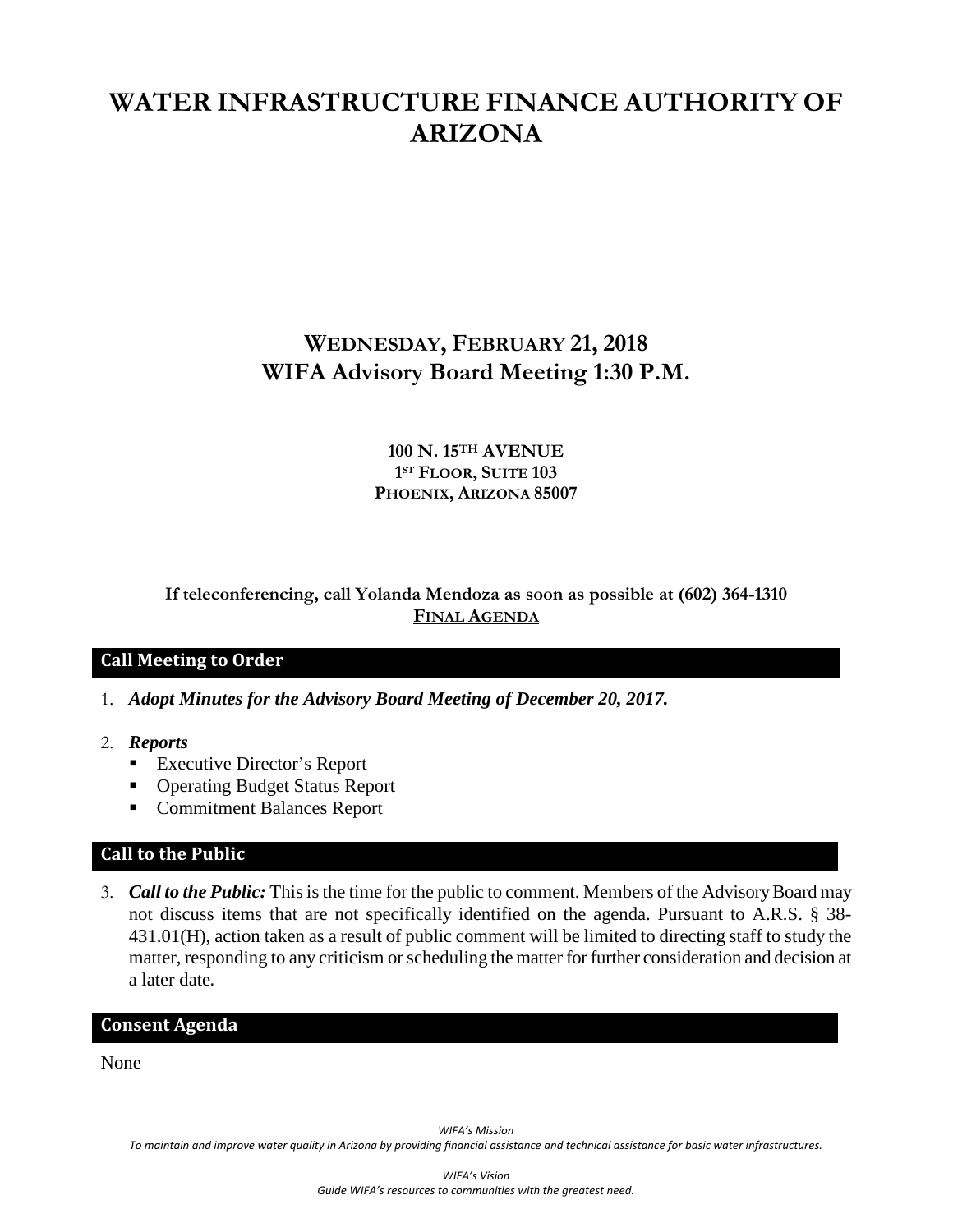4. *Review, Discuss & Possible Action:* Recommend Approval of the CWRF Financial Assistance Project Priority List Funding Cycle 2018: *Sara Konrad will lead the discussion*

# CW PPL

Add:

**Inscription Canyon Ranch Sanitary District (CW-007-2018)** 

Change:

- White Mountain Apache Housing Authority (CW-004-2018) increased connections and population served
- Town of Camp Verde (CW-002-2018) increased amount requested

Fundable Range:

- White Mountain Apache Housing Authority (CW-004-2018)
- 5. *Review, Discuss & Possible Action:* Recommend Approval of the DWRF Financial Assistance Project Priority List Funding Cycle 2018: *Sara Konrad will lead the discussion*

## DW PPL

Add:

- Sun Valley Farms Unit VI Water Company Inc. (DW-023-2018)
- Lazy C Water Service (DW-024-2018)
- Tonto Village Water Company, Inc. (DW-025-2018)
- Payson Water Company (DW-026-2018)

Change:

- Q Mountain Mobile Home Park (DW-003-2018) amount reduced by half, scope reduced, green points
- White Mountain Apache Housing Authority (DW-020-2018) increased connections and population served, LFC reduced to 90
- Rancheros Bonitos Water Company (DW-022-2018) amount increased, scope changed

Fundable Range:

- O Mountain Mobile Home Park (DW-003-2018)
- White Mountain Apache Housing Authority (DW-020-2018)
- Rancheros Bonitos Water Company (DW-022-2018)
- 6. Review, Discuss & Possible Action**:** Recommend Approval of the FY2019 Technical Assistance Redesign – *Sara Konrad will lead the discussion*
- 7. Review, Discuss & Possible Action: Recommend Approval of Loan Resolution 2018-011 and Due Diligence Summary CW 004-2018 – White Mountain Apache Housing Authority – CWRF – \$125,000 – *Dan Dialessi will lead the discussion*
- 8. Review, Discuss & Possible Action: Recommend Approval of Loan Resolution 2018-012 and Due Diligence Summary DW 020-2018 – White Mountain Apache Housing Authority – DWRF – \$105,000 – *Dan Dialessi will lead the discussion*

*WIFA's Mission*

*To maintain and improve water quality in Arizona by providing financial assistance and technical assistance for basic water infrastructures.*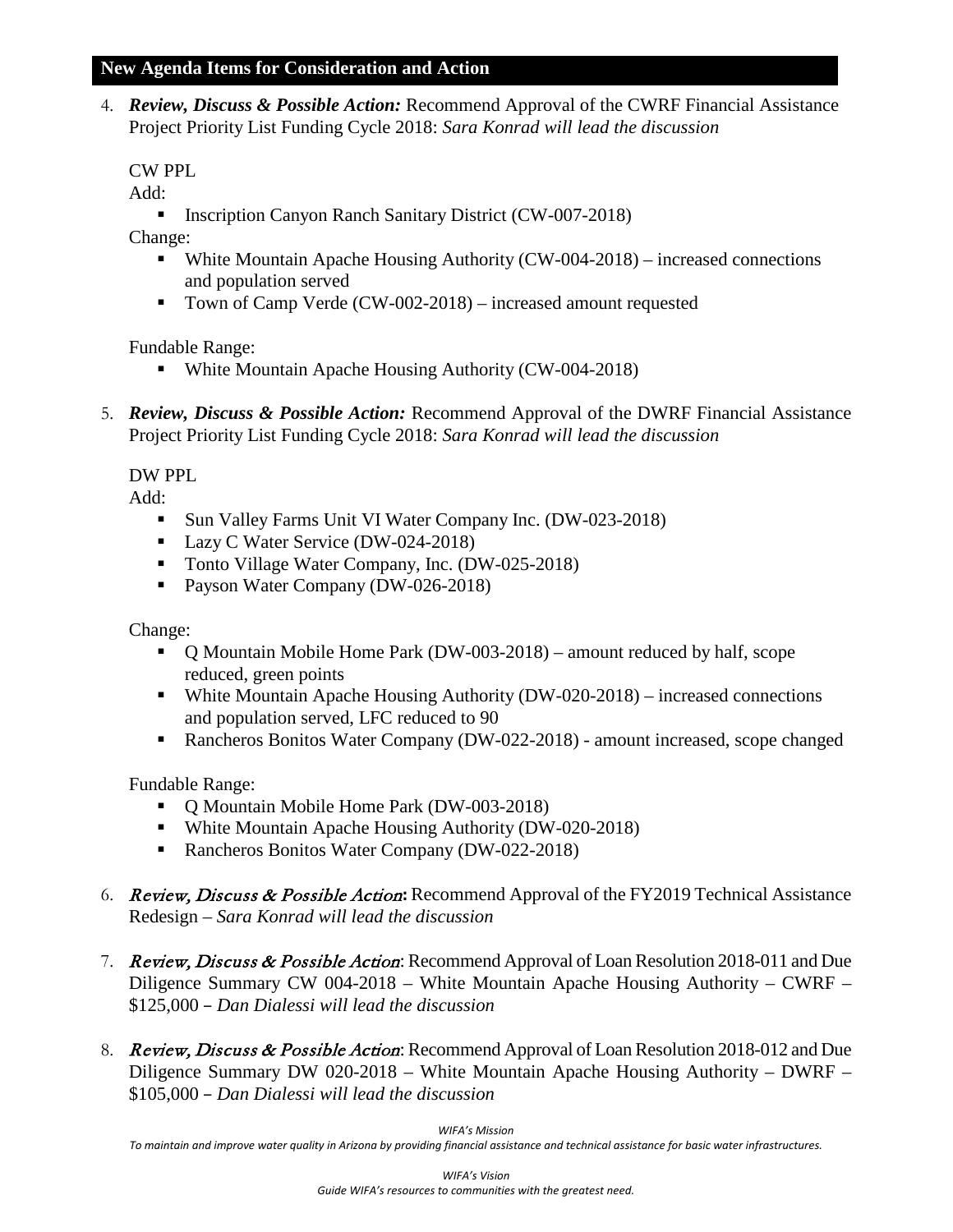- 9. *Review, Discuss & Possible Action*: Recommend Approval of Loan Resolution 2018-013 and Diligence Summary CW 002-2018 – Town of Camp Verde – CWRF – \$3,487,210; and Loan Resolution 2018-014 and Due Diligence SummaryCW 005-2018 – Camp Verde Sanitary District – CWRF – \$2,800,000 – *Dan Dialessi will lead the discussion*
- 10. *Adopt/Modify/Terminate Operating Policy:* Recommend Modification of Fiscal and Loan Servicing Policy #V.2 – WIFA Financial Reports to Board *– Sara Konrad will lead the discussion*
- 11. *Adopt/Modify/Terminate Operating Policies:* Recommend Termination of Fiscal and Loan Servicing Policies #V.4 – Commitment Balances and #V.13 WIFA Operating Budget Submission & Report Format *– Sara Konrad will lead the discussion*

#### **Update, Discussion or Presentation**

- 12. *Presentation:* Water Loss Control Pilot Project Update– *Susan Craig will lead the discussion*
- 13. *Annual Loan Portfolio Overview* − *WIFA Financial Advisor Bill Davis will lead the discussion*

#### **Meeting Conclusion & Adjournment**

14. New Business/Issues:

 Next Advisory Board Meeting Date – Wednesday, April 18, 2018 at 1:30PM in Phoenix, Arizona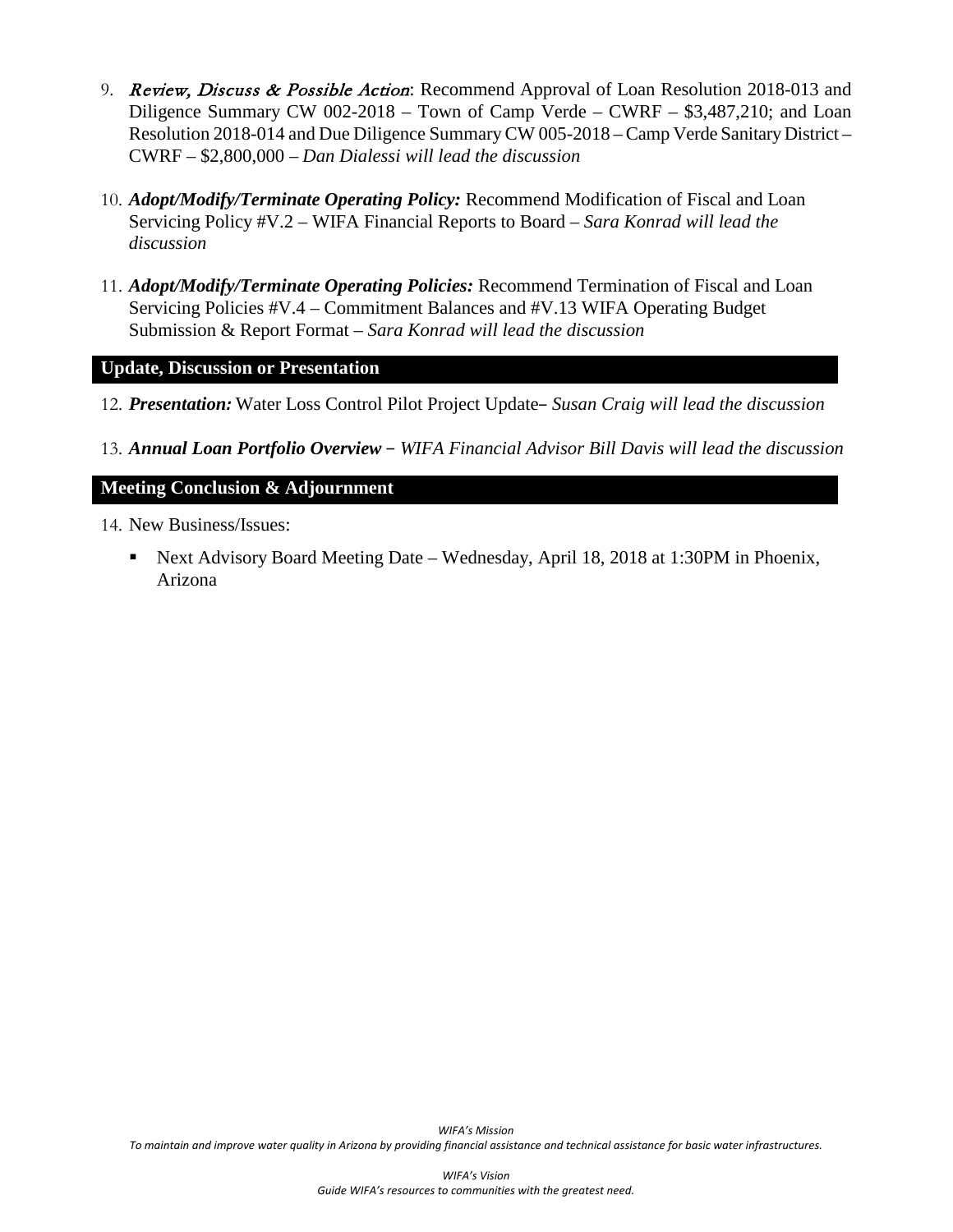# **Arizona's Clean Water Revolving Fund**

Project Priority List 2018 Funding Cycle February 2018

| <b>PPL</b> | Rank Applicant             | Population | <b>County</b> | <b>Project Name</b>          | <b>Description</b>                                     | Project<br><b>Number</b> | <b>Amount</b><br>Requested /<br><b>Probable Green</b><br>Amount | <b>Subsidy</b> |
|------------|----------------------------|------------|---------------|------------------------------|--------------------------------------------------------|--------------------------|-----------------------------------------------------------------|----------------|
|            |                            |            |               |                              | Wastewater is currently being disposed into            |                          |                                                                 |                |
|            |                            |            |               |                              | septic systems and cesspools that has caused the       |                          |                                                                 |                |
|            |                            |            |               |                              | introduction of raw wastewater into the                |                          |                                                                 |                |
|            |                            |            |               |                              | environment. Proposed project would benefit            |                          |                                                                 |                |
|            | <b>Tri-city Regional</b>   |            |               | <b>Tri-City Regional</b>     | the area and residents by disposing and treating       |                          |                                                                 |                |
|            | <b>Sanitary District</b>   | 5,700      | Gila          | <b>Sanitary District</b>     | wastewater in a central facility.                      | 001 2018                 | \$6,928,400.00                                                  | 70%            |
|            |                            |            |               |                              | The sewer expansion will provide service to            |                          |                                                                 |                |
|            |                            |            |               |                              | almost 200 existing residential and commercial         |                          |                                                                 |                |
|            |                            |            |               |                              | customers within the Northwest Quadrant area           |                          |                                                                 |                |
|            |                            |            |               |                              | and along Emilia Avenue and will eliminate the         |                          |                                                                 |                |
|            | Quartzsite, Town           |            |               | <b>Quartzsite Collection</b> | use of the existing on-site septic tank treatment      |                          |                                                                 |                |
| 2          | <b>of</b>                  | 2,475      | La Paz        | <b>System Expansion</b>      | systems.                                               | 003 2018                 | \$3,400,000.00                                                  | 80%            |
|            |                            |            |               |                              | like to make wastewater<br>The Town would              |                          |                                                                 |                |
|            |                            |            |               | Wastewater                   | treatment<br>plant<br>improvements,<br>including       |                          |                                                                 |                |
|            | <sup>1,3</sup> Camp Verde, |            |               | <b>Treatment Plant</b>       | constructing a building to house filter and UV         |                          | \$3,487,210.00 /                                                |                |
| 3          | Town of                    | 3,165      |               | Yavapai Improvements         | equipment and reconstructing the WWTP lagoon. 002 2018 |                          | \$600,000.00                                                    | 75%            |
|            |                            |            |               |                              | The City is continuing the modernization efforts       |                          |                                                                 |                |
|            |                            |            |               |                              | at their WWTP to eliminate energy inefficiencies       |                          |                                                                 |                |
|            |                            |            |               |                              | and to provide a renewable energy source. The          |                          |                                                                 |                |
|            |                            |            |               |                              | City will evaluate the WWTP for possible               |                          |                                                                 |                |
|            |                            |            |               |                              | infrastructure upgrades to pumps and blowers,          |                          |                                                                 |                |
|            |                            |            |               | Coolidge WWTP Solar          | determine if operational changes are necessary         |                          | \$1,500,000.00 /                                                |                |
| 4          | Coolidge, City of          | 12,528     | Pinal         | <b>Upgrades</b>              | and provide a large scale solar array.                 | 006 2018                 | \$1,500,000.00                                                  | 85%            |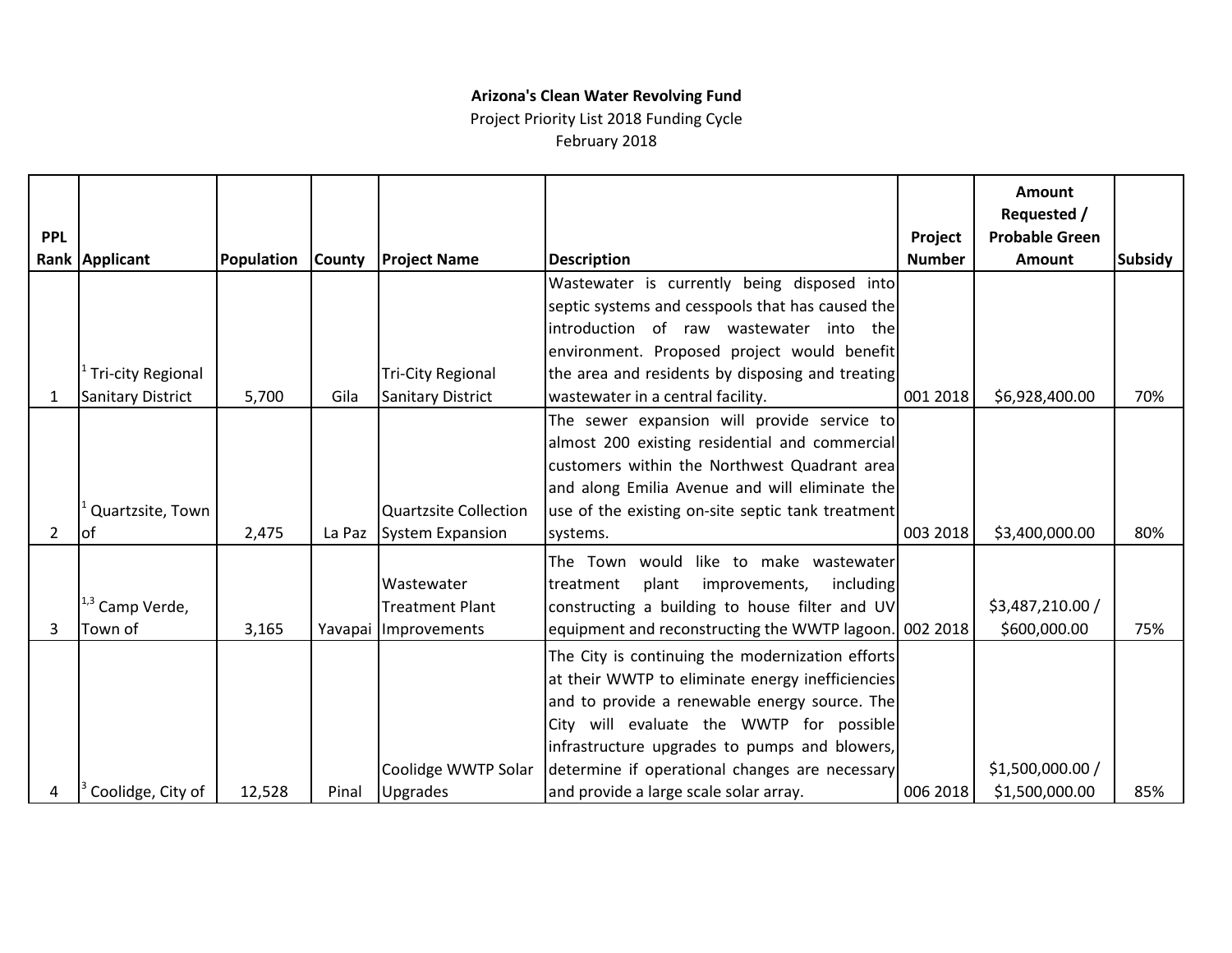|            |                          |            |               |                              |                                                  |               | <b>Amount</b><br>Requested / |         |  |  |  |
|------------|--------------------------|------------|---------------|------------------------------|--------------------------------------------------|---------------|------------------------------|---------|--|--|--|
| <b>PPL</b> |                          |            |               |                              |                                                  | Project       | <b>Probable Green</b>        |         |  |  |  |
|            | Rank Applicant           | Population | <b>County</b> | <b>Project Name</b>          | <b>Description</b>                               | <b>Number</b> | Amount                       | Subsidy |  |  |  |
|            |                          |            |               |                              | The Sanitary District would like to refinance    |               |                              |         |  |  |  |
|            |                          |            |               | Refinance RD Debt            | approximately \$2.8M in debt in association with |               |                              |         |  |  |  |
|            | Camp Verde               |            |               | (associated with CW-         | the construction project described in CW-002-    |               |                              |         |  |  |  |
|            | Sanitary District        | 3,165      |               | Yavapai 002-2018)            | 2018.                                            | 005 2018      | \$2,800,000.00               | 75%     |  |  |  |
|            |                          |            |               |                              | To address the need for emergency housing for    |               |                              |         |  |  |  |
|            |                          |            |               |                              | tribal members, construction of eight new        |               |                              |         |  |  |  |
|            |                          |            |               |                              | shelters is needed: four at Cibecue and four at  |               |                              |         |  |  |  |
|            | White Mountain           |            |               | <b>Emergency Shelters</b>    | McNary. The proposed units will augment the      |               |                              |         |  |  |  |
|            | Apache Housing           |            |               | Project (Cibecue and         | existing low-income housing sites and will       |               |                              |         |  |  |  |
| 6          | Authority                | 3,630      | Navajo        | McNary)                      | require wastewater system services.              | 004 2018      | \$125,000.00                 | 75%     |  |  |  |
|            |                          |            |               |                              | The plant is at 80% capacity and needs to be     |               |                              |         |  |  |  |
|            |                          |            |               | <b>ICR Sanitary District</b> | expanded. Project includes upgrades to portions  |               |                              |         |  |  |  |
|            | Inscription              |            |               | <b>Treatment Plant</b>       | of the existing plant, and an expansion of the   |               |                              |         |  |  |  |
|            | Canyon Ranch             |            |               | Improvements and             | plant capacity from approximately 65,000 gallons |               |                              |         |  |  |  |
|            | <b>Sanitary District</b> | 1,500      |               | Yavapai Expansion            | per day to 125,000 gallons per day.              | 007 2018      | \$1,500,000.00               | 85%     |  |  |  |
| Total:     | \$19,737,610.00          |            |               |                              |                                                  |               |                              |         |  |  |  |

**Legend:**

1 *Eligible for disadvantaged community designation*

2 *New project on PPL*

3 *Eligible for Green Project Reserve*

4 *Board approved; subsidy locked in at time of board resolution*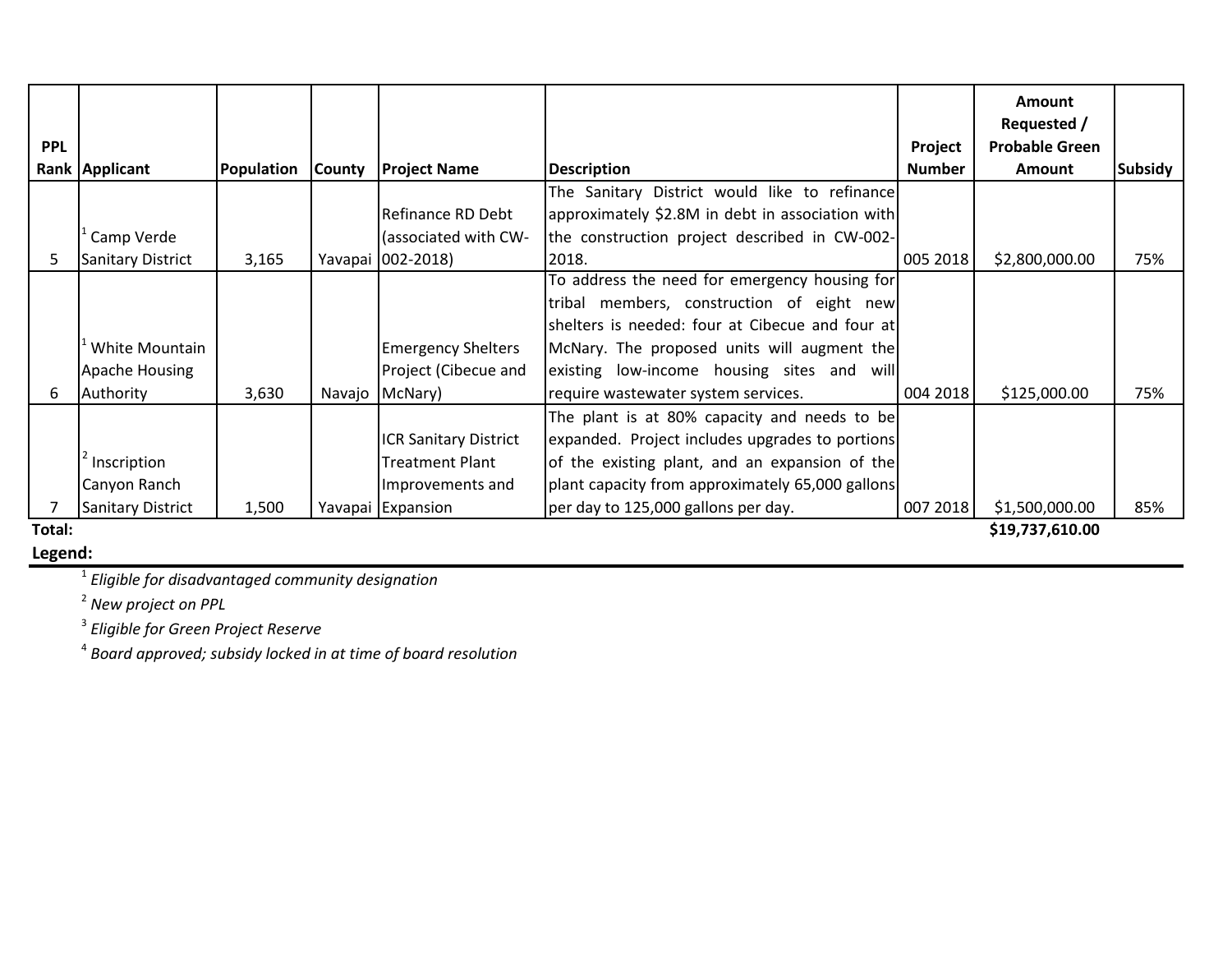#### **Arizona's Clean Water Revolving Fund**

2018 Funding Cycle ‐ Fundable Range February 2018

| <b>Fundable</b> |            |                                      |                          |         |                                             |               |                |         |
|-----------------|------------|--------------------------------------|--------------------------|---------|---------------------------------------------|---------------|----------------|---------|
| Range           | <b>PPL</b> |                                      |                          |         |                                             | Project       | <b>Amount</b>  |         |
| Rank            |            | Rank Applicant                       | <b>Population County</b> |         | <b>Project Name</b>                         | <b>Number</b> | Requested      | Subsidy |
|                 |            |                                      |                          |         | Wastewater Treatment Plant                  |               |                |         |
|                 |            | Camp Verde, Town of                  | 3,165                    | Yavapai | <i>Improvements</i>                         | 002 2018      | \$3,487,210.00 | 75%     |
|                 |            |                                      |                          |         | Refinance RD Debt (associated with CW-      |               |                |         |
|                 |            | Camp Verde Sanitary District         | 3,165                    | Yavapai | $ 002 - 2018\rangle$                        | 005 2018      | \$2,800,000.00 | 75%     |
|                 |            | <b>White Mountain Apache Housing</b> |                          |         | <b>Emergency Shelters Project (Cibecue)</b> |               |                |         |
|                 | b          | Authority                            | 3,630                    | Navajo  | and McNary)                                 | 004 2018      | \$125,000.00   | 75%     |
| _ _             |            |                                      |                          |         |                                             |               | .              |         |

**Total:**

**\$6,409,210.00**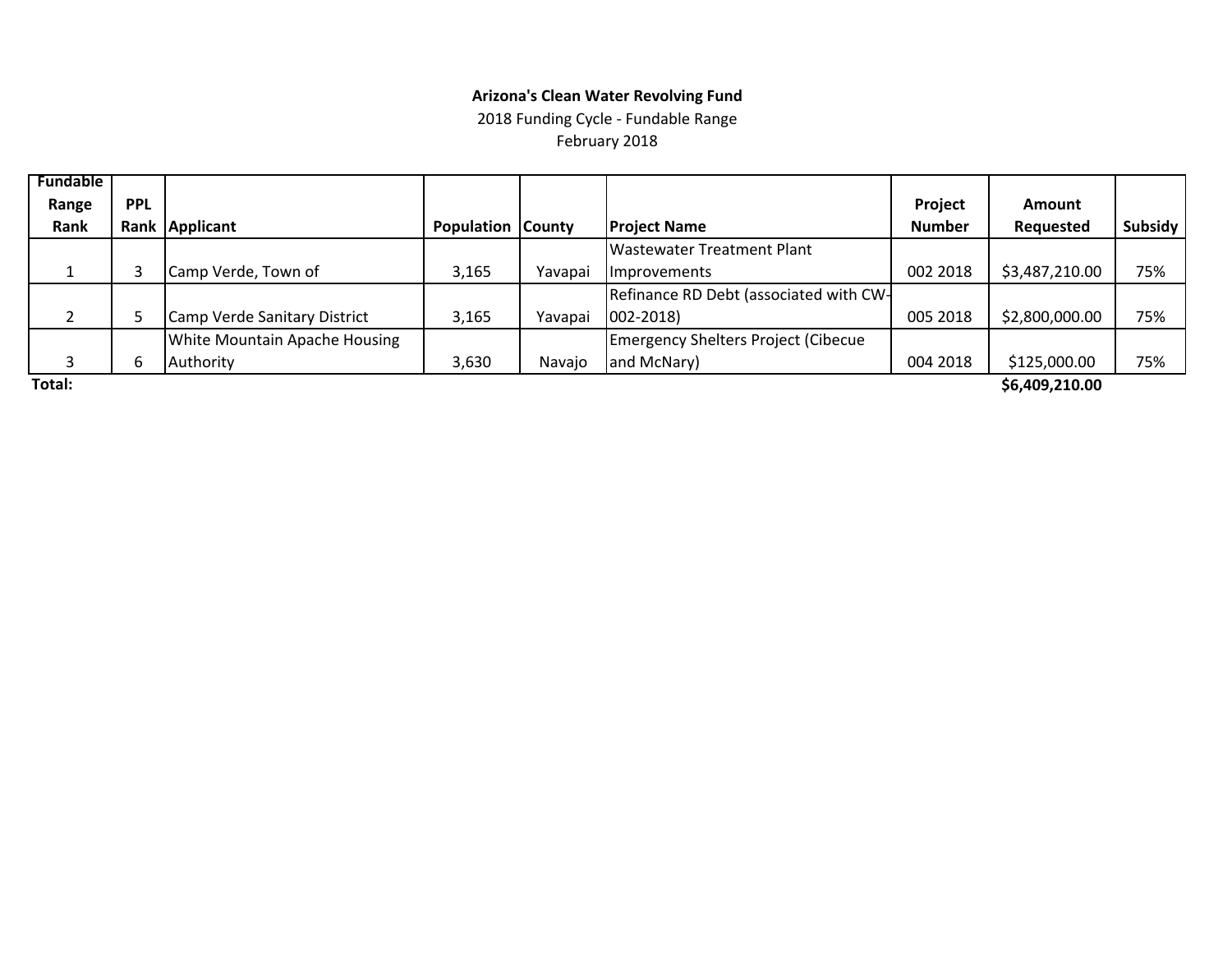# **Arizona's Drinking Water Revolving Fund**

Project Priority List 2018 Funding Cycle February 2018

|                |                              |            |               |                            |                                                                     |               | <b>Amount Requested /</b> |                |
|----------------|------------------------------|------------|---------------|----------------------------|---------------------------------------------------------------------|---------------|---------------------------|----------------|
| <b>PPL</b>     |                              |            |               |                            |                                                                     | Project       | <b>Probable Green</b>     |                |
|                | Rank Applicant               | Population | <b>County</b> | <b>Project Name</b>        | <b>Description</b>                                                  | <b>Number</b> | <b>Amount</b>             | <b>Subsidy</b> |
|                |                              |            |               |                            | Q Mountain experiences high water loss. The                         |               |                           |                |
|                |                              |            |               |                            | distribution perimeter will be replaced with                        |               |                           |                |
|                | $1,3$ Q Mountain             |            |               | Q Mountain Vista Water     | new 6-inch C900 PVC pipe, new service lines,                        |               |                           |                |
|                | <b>Mobile Home</b>           |            |               | Pipeline Replacement       | and isolation valves and includes 7 stub outs                       |               | \$576,766.00 /            |                |
| $\mathbf{1}$   | Park                         | 400        | La Paz        | and Upgrade                | for fire hydrants to be installed later.                            | 003 2018      | \$576,766.00              | 70%            |
|                |                              |            |               |                            | Arizona Windsong's well exceeds the MCL for                         |               |                           |                |
|                |                              |            |               |                            | uranium and current system assets are                               |               |                           |                |
|                |                              |            |               |                            | deteriorated. The system has been acquired                          |               |                           |                |
|                |                              |            |               |                            | Arizona Windsong Water by NTUA. This project proposes to install an |               |                           |                |
|                | <sup>1,4</sup> Navajo Tribal |            |               | System Infrastructure      | interconnect and replace distribution lines                         |               |                           |                |
| $\overline{2}$ | <b>Utility Authority</b>     | 1,747      | Apache        | Improvements               | and meters.                                                         | 007 2018      | \$1,797,200.00            | 70%            |
|                |                              |            |               |                            | The Company's single source production well                         |               |                           |                |
|                |                              |            |               |                            | has exceeded the MCL for arsenic. This                              |               |                           |                |
|                | Tierra Buena                 |            |               |                            | project proposes to install a centralized                           |               |                           |                |
|                | <b>Water Company</b>         |            |               | <b>Arsenic Remediation</b> | arsenic treatment system to achieve an                              |               |                           |                |
| 3              | Inc.                         | 320        | Maricopa      | Project 3                  | acceptable level below the MCL.                                     | 008 2018      | \$661,729.00              | 85%            |
|                |                              |            |               |                            | Golden Shores Water Company will install                            |               |                           |                |
|                | $1,3,4$ Golden               |            |               | Meter and Valve            | radio read meters, a back up generator and                          |               |                           |                |
|                | <b>Shores Water</b>          |            |               | Replacement & Backup       | replace faulty isolation valves to facilitate                       |               | \$514,699.50 /            |                |
| Δ              | Company                      | 3,100      | Mohave        | Generator                  | future repairs.                                                     | 006 2018      | \$378,459.40              | 80%            |
|                |                              |            |               |                            | The Company will install a 50,000 gallon                            |               |                           |                |
|                |                              |            |               |                            | water tank to replace the metal 15,000                              |               |                           |                |
|                |                              |            |               |                            | gallon tank, a backup generator, and master                         |               |                           |                |
|                | Rancheros                    |            |               |                            | well meter. The project will also include the                       |               |                           |                |
|                | <b>Bonitos Water</b>         |            |               | <b>Rancheros Bonitos</b>   | replacement of a well pump and motor that                           |               | \$100,000.00 /            |                |
| 5              | Company                      | 144        | Yuma          | Water Co                   | is well beyond expected service life.                               | 022 2018      | \$21,700.00               | 80%            |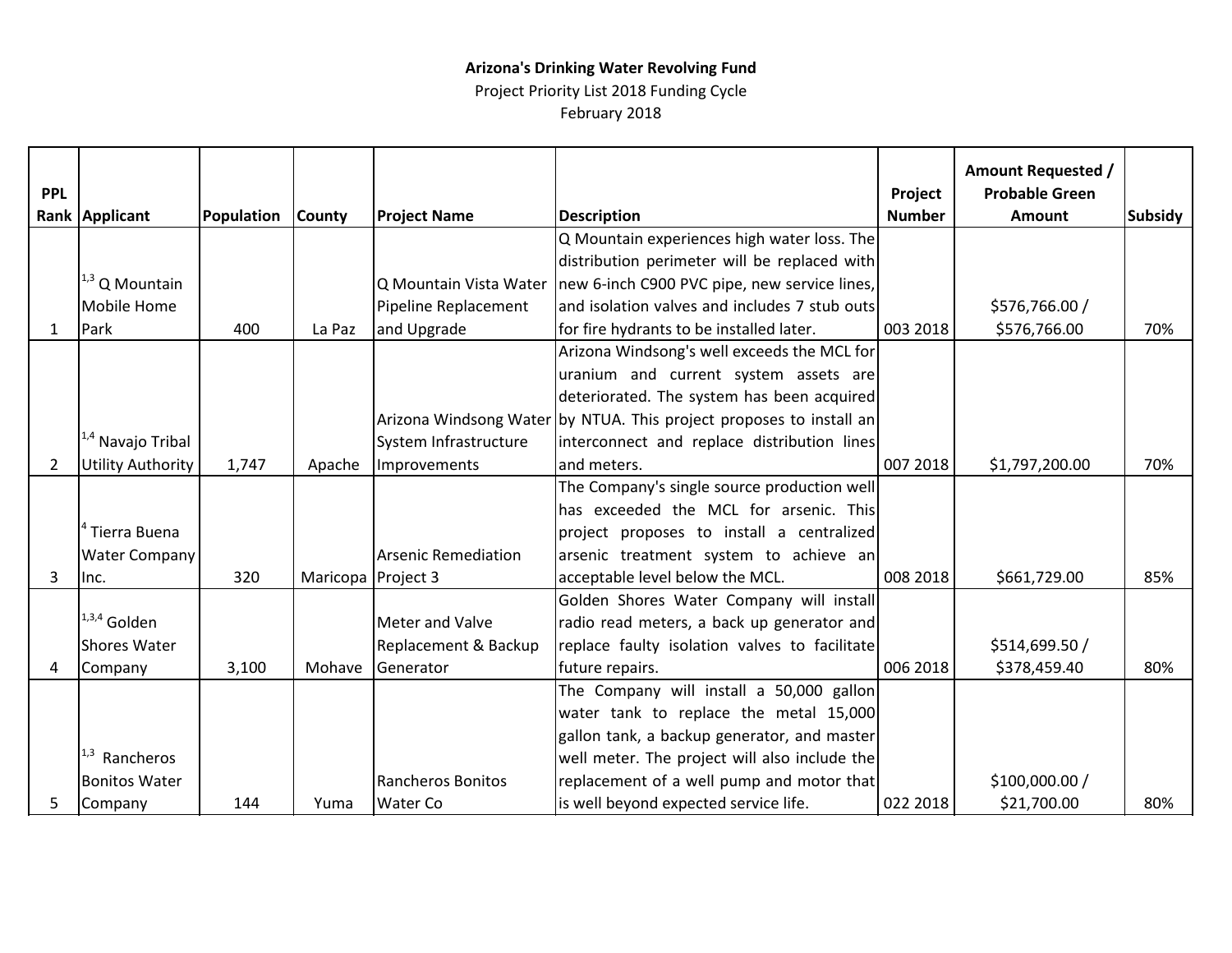| <b>PPL</b> |                             |            |               |                           |                                                                       | Project       | <b>Amount Requested /</b><br><b>Probable Green</b> |                |
|------------|-----------------------------|------------|---------------|---------------------------|-----------------------------------------------------------------------|---------------|----------------------------------------------------|----------------|
|            | Rank Applicant              | Population | <b>County</b> | <b>Project Name</b>       | <b>Description</b>                                                    | <b>Number</b> | <b>Amount</b>                                      | <b>Subsidy</b> |
|            |                             |            |               |                           | System is out of compliance with ADEQ and                             |               |                                                    |                |
|            |                             |            |               |                           | EPA with high nitrates in our public drinking                         |               |                                                    |                |
|            |                             |            |               |                           | water. Increasing the pumping capacity,                               |               |                                                    |                |
|            | Sun Valley                  |            |               |                           | pumping efficiency and the well output and                            |               |                                                    |                |
|            | Farms Unit VI               |            |               |                           | storage will bring nitrate levels down to an                          |               |                                                    |                |
|            | <b>Water Company</b>        |            |               | Nitrate compliance        | acceptable level with state and Federal                               |               |                                                    |                |
| 6          | Inc.                        | 400        | Pinal         | treatment plan            | guidelines.                                                           | 023 2018      | \$100,000.00                                       | 85%            |
|            |                             |            |               |                           | The Pine-Strawberry WID currently<br>isl                              |               |                                                    |                |
|            |                             |            |               |                           | experiencing as much as 30% lost and                                  |               |                                                    |                |
|            | $1,3,4$ Pine                |            |               |                           | unaccounted for water from the system.                                |               |                                                    |                |
|            | Strawberry                  |            |               |                           | There are 22 tanks in the system that will                            |               |                                                    |                |
|            | Water                       |            |               |                           | need some level of repair/rehabilitation and                          |               |                                                    |                |
|            | Improvement                 |            |               |                           | PSWID CIP Program FY18 much of the District's 67.5 miles of pipelines |               | \$8,000,000.00 /                                   |                |
| 7          | <b>District</b>             | 8,000      | Gila          | thru FY22                 | are in serious need of replacement.                                   | 019 2018      | \$8,000,000.00                                     | 80%            |
|            |                             |            |               |                           | The Hualapai 1 well has two natural gas                               |               |                                                    |                |
|            |                             |            |               |                           | engines that are 52 years old that need                               |               |                                                    |                |
|            |                             |            |               |                           | replacement. The project will replace the                             |               |                                                    |                |
|            |                             |            |               |                           | two existing engines with a single electric                           |               |                                                    |                |
|            |                             |            |               |                           | motor, equip the well to adapt to the new                             |               |                                                    |                |
|            | $3,4$ Truxton               |            |               |                           | electric motor and run electrical service to                          |               |                                                    |                |
|            | Canyon Water                |            |               | Hualapai 1 Well           | well from<br>the main<br>electrical<br>the.                           |               | \$347,557.00 /                                     |                |
| 8          | Company                     | 2,202      | Mohave        | Conversion                | transmission line.                                                    | 005 2018      | \$289,123.00                                       | 80%            |
|            |                             |            |               |                           | CLWC is experiencing difficulty meeting                               |               |                                                    |                |
|            |                             |            |               |                           | customer water demand. This loan will fund                            |               |                                                    |                |
|            |                             |            |               |                           | the construction of storage improvements, a                           |               |                                                    |                |
|            |                             |            |               | <b>Cordes Lakes Water</b> | new production well, and replacement of a                             |               |                                                    |                |
|            | <sup>1,4</sup> Cordes Lakes |            |               | Supply and System         | leaking hydropneumatic tank to ensure                                 |               |                                                    |                |
| q          | Water Co.                   | 3,275      | Yavapai       |                           | Reliability Improvements adequate water supply for the community.     | 014 2018      | \$402,423.00                                       | 75%            |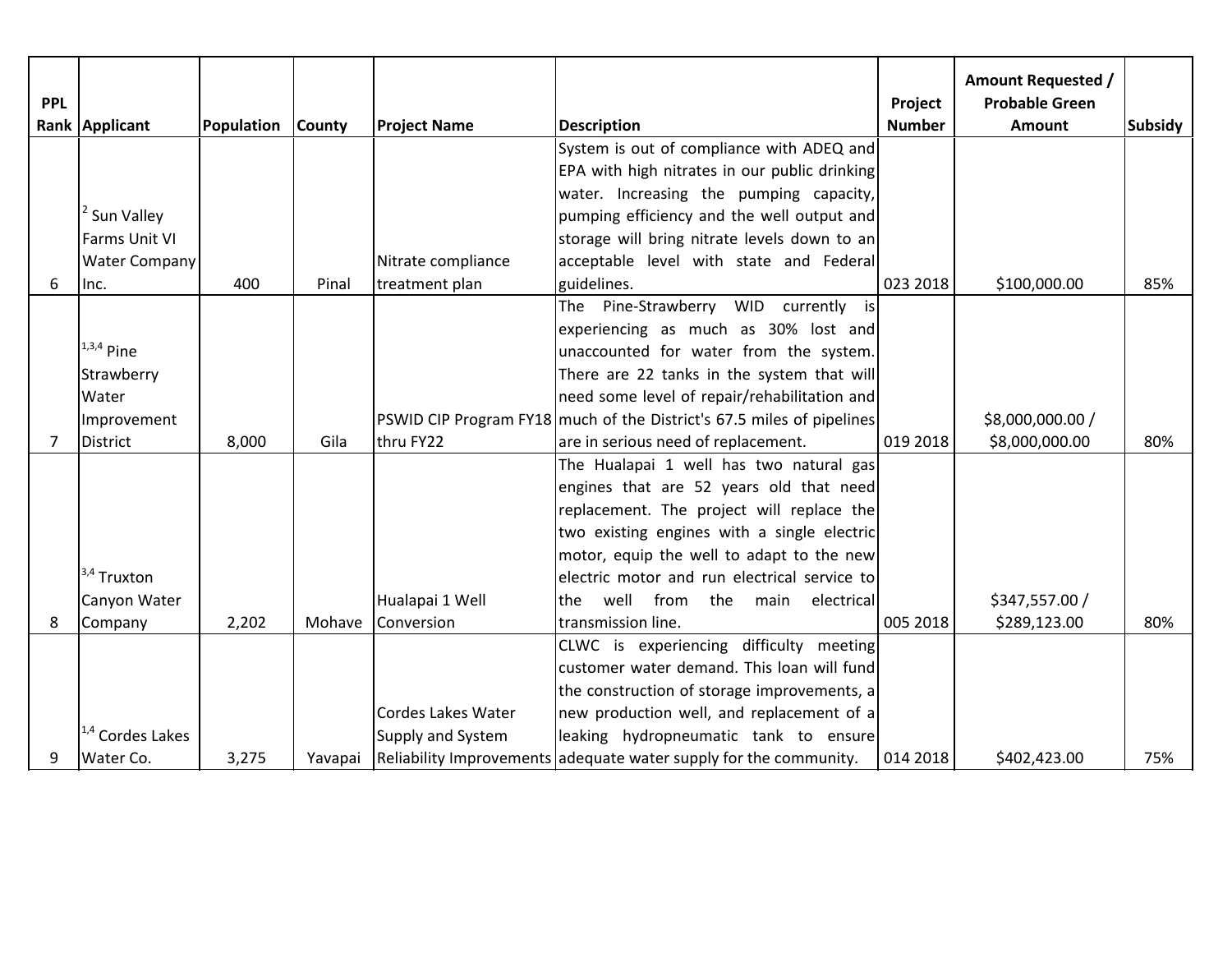|            |                             |            |               |                           |                                               |               | <b>Amount Requested /</b> |                |
|------------|-----------------------------|------------|---------------|---------------------------|-----------------------------------------------|---------------|---------------------------|----------------|
| <b>PPL</b> |                             |            |               |                           |                                               | Project       | <b>Probable Green</b>     |                |
|            | Rank Applicant              | Population | <b>County</b> | <b>Project Name</b>       | <b>Description</b>                            | <b>Number</b> | <b>Amount</b>             | <b>Subsidy</b> |
|            |                             |            |               |                           | Connect to the Town of Payson's C.C. Cragin   |               |                           |                |
|            |                             |            |               |                           | water treatment plant for necessary           |               |                           |                |
|            |                             |            |               |                           | additional supply to supplement our well      |               |                           |                |
|            |                             |            |               |                           | production. Absent that connection, Mesa      |               |                           |                |
|            | $1, 2, 3$ Payson            |            |               | Mesa Del Caballo -        | del Caballo will not have access to the Town  |               |                           |                |
|            | Water                       |            |               | Cragin Pipeline           | of Payson's water supply once the Cragin      |               | \$1,000,000.00 /          |                |
| 10         | Company, Inc                | 1,215      | Gila          | Connection (Phase 2)      | pipeline is completed.                        | 026 2018      | \$800,000.00              | 80%            |
|            | Lyn-Lee Water               |            |               |                           | The system is in need of water storage and    |               |                           |                |
| 11         | Company                     | 90         | Pima          | <b>Water Storage</b>      | electrical updates to comply with ADEQ.       | 002 2018      | \$40,000.00               | 85%            |
|            |                             |            |               |                           | CLWC is experiencing difficulty meeting       |               |                           |                |
|            |                             |            |               |                           | demand.<br>customer<br>water<br>Design,       |               |                           |                |
|            |                             |            |               |                           | and<br>permits for storage<br>engineering,    |               |                           |                |
|            |                             |            |               | Design - Cordes Lakes     | improvements, a new production well, and      |               |                           |                |
|            |                             |            |               | Water Supply and          | replacing a leaking hydropneumatic tank will  |               |                           |                |
|            | <sup>1,4</sup> Cordes Lakes |            |               | <b>System Reliability</b> | ensure adequate water supply for the          |               |                           |                |
| 12         | Water Co.                   | 3,275      | Yavapai       | Improvements              | community.                                    | 018 2018      | \$99,425.00               | 80%            |
|            | <sup>2</sup> Tonto Village  |            |               |                           |                                               |               |                           |                |
|            | Water                       |            |               |                           | Project will replace old service lines and    |               |                           |                |
| 13         | Company, Inc.               | 185        | Gila          | Tonto Village Water Co.   | meters.                                       | 025 2018      | \$605,300.00              | 80%            |
|            |                             |            |               |                           | White Mountain Apache Housing Authority is    |               |                           |                |
|            |                             |            |               |                           | proposing to build eight emergency housing    |               |                           |                |
|            | White                       |            |               |                           | units at the outlying tribal communities of   |               |                           |                |
|            | Mountain                    |            |               | <b>Emergency Shelters</b> | Cibecue, AZ and McNary, AZ. The emergency     |               |                           |                |
|            | Apache Housing              |            |               | Project (Cibecue &        | shelters will require connection to existing  |               |                           |                |
| 14         | Authority                   | 3,630      | Navajo        | McNary)                   | drinking water systems at these two sites.    | 020 2018      | \$105,000.00              | 75%            |
|            | $1.4$ Walden                |            |               |                           |                                               |               |                           |                |
|            | <b>Meadows</b>              |            |               |                           | Well #2 pump failed and is out of service and |               |                           |                |
|            | Community Co-               |            |               |                           | in need of replacement. Pump will be          |               |                           |                |
| 15         | Op                          | 800        |               | Yavapai Pump Replacement  | replaced.                                     | 013 2018      | \$40,000.00               | 80%            |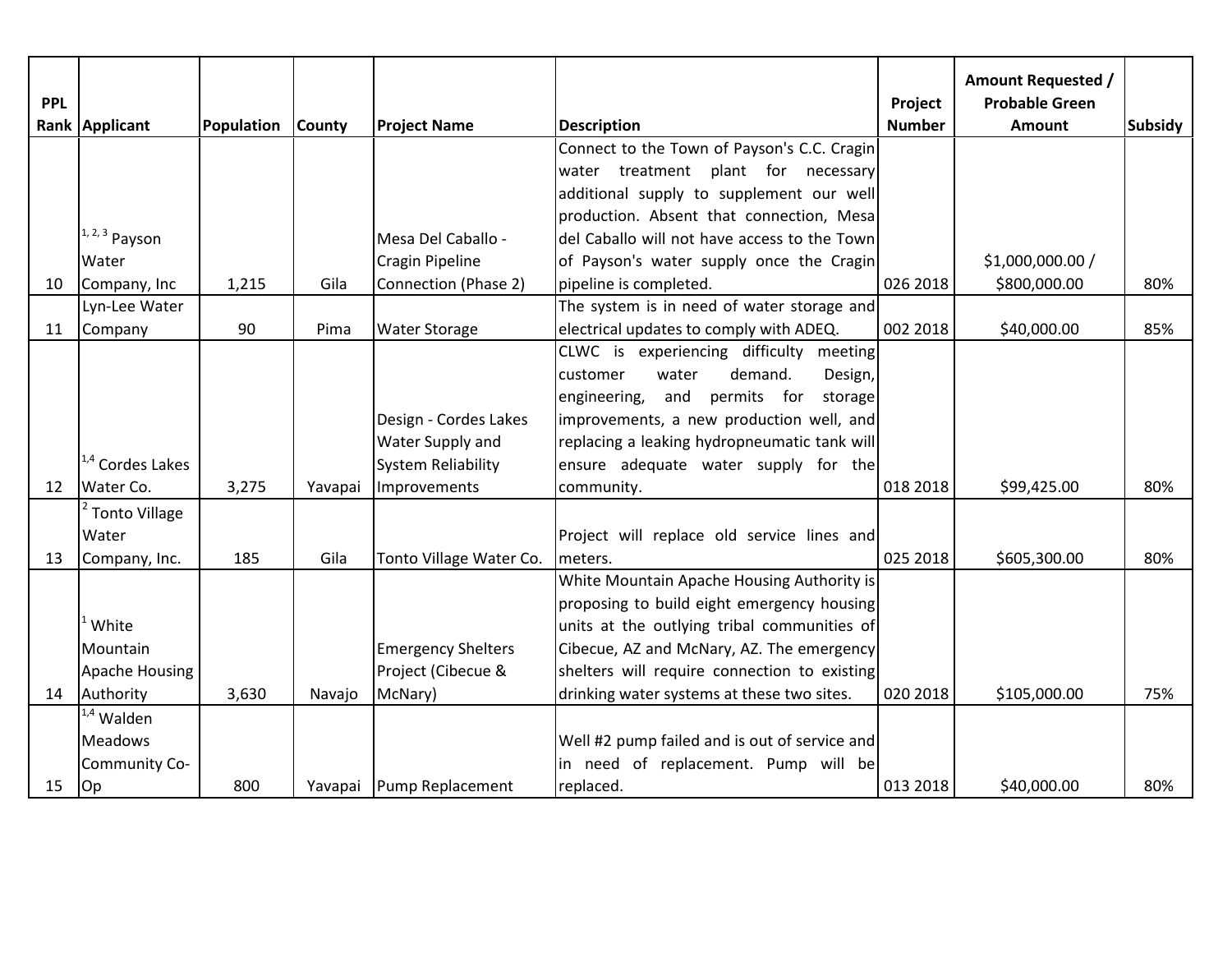|            |                        |            |               |                                |                                                 |               | <b>Amount Requested /</b> |                |
|------------|------------------------|------------|---------------|--------------------------------|-------------------------------------------------|---------------|---------------------------|----------------|
| <b>PPL</b> |                        |            |               |                                |                                                 | Project       | <b>Probable Green</b>     |                |
|            | Rank Applicant         | Population | <b>County</b> | <b>Project Name</b>            | <b>Description</b>                              | <b>Number</b> | <b>Amount</b>             | <b>Subsidy</b> |
|            |                        |            |               |                                | The four pressure reducing valves are failing   |               |                           |                |
|            | $1,3,4$ Pine Creek     |            |               |                                | to control the pressure in the water system     |               |                           |                |
|            | Canyon                 |            |               |                                | resulting in 53% of the homes seeing water      |               |                           |                |
|            | Domestic Water         |            |               |                                | pressure above 90 psi. The solution is to       |               |                           |                |
|            | Improvement            |            |               | <b>PRV and Isolation Valve</b> | replace all the failing PRVs and underground    |               | \$250,000.00 /            |                |
| 16         | District               | 45         | Gila          | <b>Upgrade Project</b>         | vaults as well as some isolation valves.        | 012 2018      | \$100,000.00              | 80%            |
|            |                        |            |               |                                | The project will consist of installing a direct |               |                           |                |
|            |                        |            |               |                                | connection from the primary well to the         |               |                           |                |
|            |                        |            |               |                                | primary storage facility, constructing a direct |               |                           |                |
|            |                        |            |               |                                | connection from the supplemental City of        |               |                           |                |
|            |                        |            |               | Lazy C Water Well              | Tucson connection to the primary storage        |               |                           |                |
|            | $1, 2$ Lazy C Water    |            |               | <b>Transmission and Water</b>  | facility, upgrading old pipes/valves, replacing |               |                           |                |
| 17         | Service                | 400        | Pima          | Storage Upgrade                | a failing storage tank and replacing meters.    | 024 2018      | \$229,712.00              | 80%            |
|            |                        |            |               |                                | Florence has aging water infrastructure         |               |                           |                |
|            |                        |            |               |                                | contributing to water losses of 10% and         |               |                           |                |
|            |                        |            |               |                                | increasing. They will replace many water        |               |                           |                |
|            |                        |            |               |                                | lines in high priority areas in downtown        |               |                           |                |
|            |                        |            |               |                                | Florence, around Florence High School, and      |               |                           |                |
|            |                        |            |               |                                | other locations. Florence will also install     |               |                           |                |
|            | <sup>3</sup> Florence, |            |               | <b>Florence High Priority</b>  | water meters to automate use monitoring         |               | \$5,000,000.00 /          |                |
| 18         | Town of                | 19,500     | Pinal         | <b>Water Projects</b>          | and billing.                                    | 021 2018      | \$5,000,000.00            | 85%            |
|            |                        |            |               |                                | One well is quickly depleting water and is no   |               |                           |                |
|            | $1.4$ Elfrida Water    |            |               |                                | longer viable as a backup well in its current   |               |                           |                |
|            | Improvement            |            |               | <b>Elfrida Water Critical</b>  | condition. The well needs to be deepened        |               |                           |                |
| 19         | <b>District</b>        | 800        | Cochise       | <b>Well Repair</b>             | and the pump reset.                             | 010 2018      | \$85,000.00               | 80%            |
| Total:     |                        |            |               |                                |                                                 |               | \$19,954,811.50           |                |

**Legend:**

**\$19,954,811.50** 

1 *Eligible for disadvantaged community designation*

2 *New project on PPL*

3 *Eligible for Green Project Reserve*

4 *Board approved; subsidy locked in at time of board resolution*